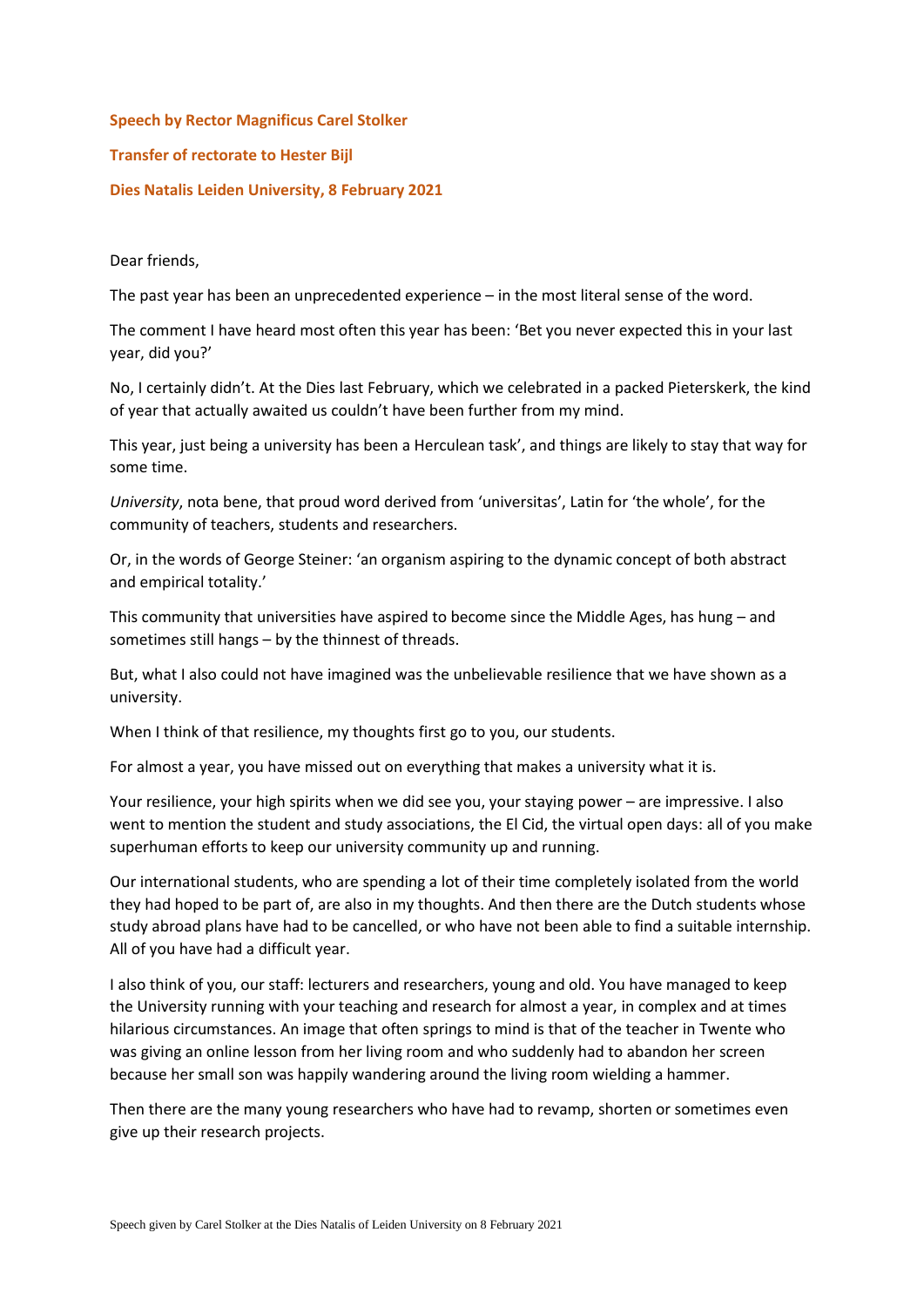Also in my thoughts is everyone whose job it is to support our lecturers and researchers, and the administrators of the faculties and institutes. This crisis has brought us so much closer together. That's something that is largely down to your efforts, Martijn Ridderbos.

And I think of all of you in the LUMC where leading research on coronavirus is being conducted alongside what is at times scarcely manageable care for COVID patients. In a very special and warming gesture last spring, the whole University – arts, sciences and humanities – contributed to the crowdfunding campaign set up by our LUF to support corona research at the LUMC.

Yes, it has been an unprecedented year.

But, on a positive note, this past year has also given us a lot: even if only that we appreciate much more the value of social contact, something we often took for granted. It's something we realise now more than ever before: the last thing a fish realises is that it is swimming in water.

## **Sharing is multiplying**

Not only has this crisis revealed unexpected resilience, it is also shown the power of working together. A common enemy has brought us closer than ever.

And this working together is something that I have seen often over the past eight years. It's something we're getting better and better at, working with one another across the boundaries of faculties and disciplines.

We have several new research programmes that do just that. One of these is Artificial Intelligence, which involves all our faculties. Another is the Museums and Collections programme, in which we connect faculties with the riches of the Leiden museums and heritage institutions.

And there is so much more.

Our Campus The Hague, where interdisciplinary teaching and research and links with the city, are flourishing as never before. This is helped by the strong focus on the DNA of the city of The Hague, the collaboration with the universities of applied sciences . And the partnership with the Royal Conservatory and the Royal Academy of Art is rock solid.

The alliance with Delft and Erasmus entered a new phase last year, and is now being replicated throughout the Netherlands. I talked about that at the Dies last year.

I also think of the developments in humanities and social and behavioural sciences, such as the natural embedding of the KITLV in our research and the institute in Jakarta, the Asian Library, the NINO, the institutes in Cairo and Istanbul, the Africa Studies Centre and NIMAR, our institute in Rabat.

Turning to the sciences: there is SRON's move to Leiden and Delft (a feat, may I just add, in which our new Rector played a role), and the growing cooperation with Naturalis, which has just joined the *Kennisstad Leiden* partnership.

I want to mention the LUF, the Leiden University Fund, and the close partnership that we have shaped, after years of a too distant relationship.

But I also think of our cooperation in the LERU, the League of European Research Universities, in particular with our sister universities in Leuven and Edinburgh.

In the Netherlands, too, we are seeing growing collaboration among universities. The College of Rectors and the presidents of the university boards, formally known as the General Presidents'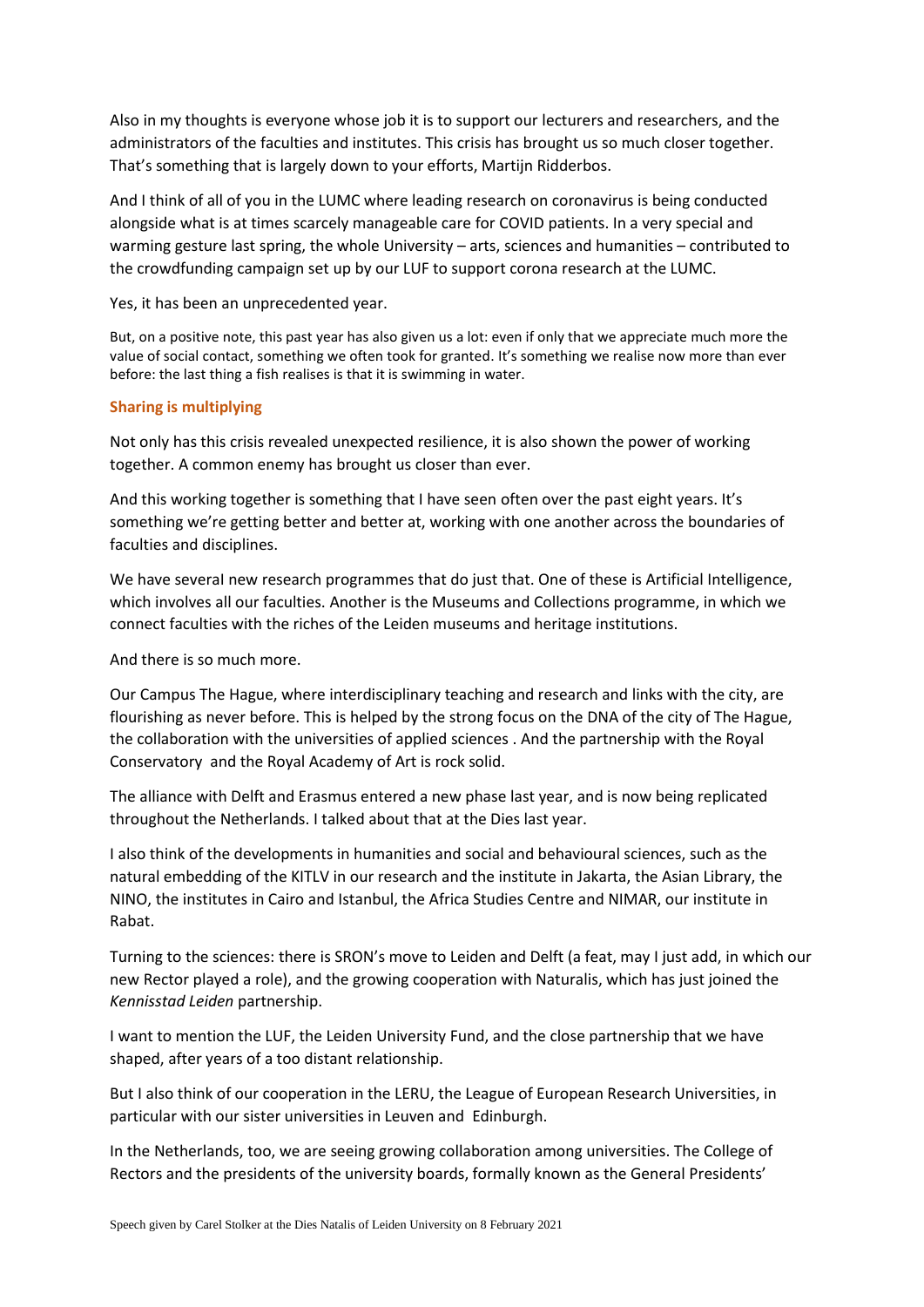Meeting, have been for me a symbol of this collaboration. I am very happy to see all of you here today.

Obviously, we also compete with one another, because we think this makes us better, it keeps us on our toes – and obviously, we want to stay at the top – but we are also getting better at working together.

Nobody ever lost out by working together. Sharing is all too often multiplying. I read in the *liber amicorum* that was so kindly produced for me, a contribution from the CWTS, the Centre for Science and Technology Studies, where an analysis had been made of my Twitter messages over the past eight years. It showed that most of my tweets are about collaboration.

If, as Rector and President, I have reminded you of this time and again, I think it was the right thing to do.

Collaboration has helped make our university a place where the sun never sets. We study and focus on East and West, North and South.

But there is still a lot to be done. One and a half years ago, we sat here in and outside the church with two openings of the academic year talking about some important and continuing issues: the colossal pressure of work, social safety, recognition and rewards, the funding of universities in the Netherlands and the relationship with the UK and with China.

The University's work is never finished – and it never will be.

## **Giving and receiving support**

Dear friends, I have felt in recent weeks that the pride that we as the Executive Board and the Faculty Boards have in our teachers and researchers is also reciprocated, from the whole organisation towards the management of the University, the faculties, the institutions and the support services. It has been wonderful to experience this. When I took over from Paul van der Heijden, eight years ago, I quoted Geoffrey Boulton, former Vice-Principal of Edinburgh University, who once said: 'Sometimes when you are running a university, it feels like you're trying to shift a graveyard; you get so little help from those inside.'

I am very fortunate not to have had that feeling in recent years. Instead, I have felt very supported by you.

And I know that you will also support the new Executive Board: Hester, Martijn and Annetje. Our university, as the books by Willem Otterspeer and Pieter Slaman show, is characterised by harmony and togetherness.

Nobody at Leiden University is greater than the University. When one of my predecessors, Rector Magnificus Anton Kassenaar, once parked his car under the dish of the Gorlaeus Building, the security officer rushed outside and told him in no uncertain terms: 'You can't park there. Move your car!' Kassenaar, somewhat taken aback, replied: 'Do you realise that I am the Rector Magnificus of the university?'

To which the security officer said: ' Sir, you couldn't park here even if you were a professor!'

## **Why we do what we do**

What is important is that we continue to work together. And that we know why we do what we do. Our university mission puts it so well: